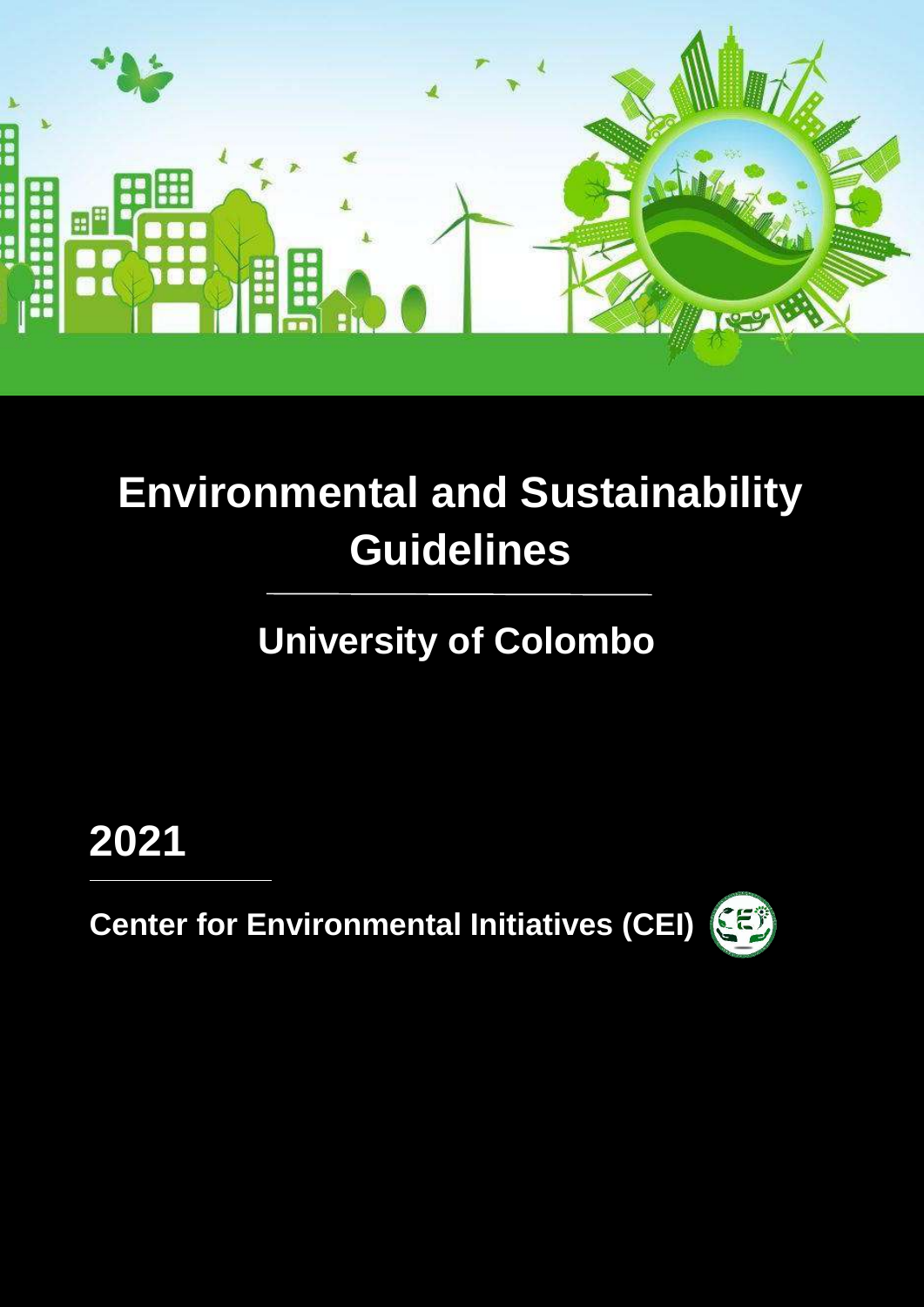Being one of the most discussed topics in the century, Climate change is growing as an imminent threat potent enough to wipe life out from the earth in the future. Besides, the natural resources fueling life are declining in quantity and degrading in quality. Amid all these growing environmental issues, there is a responsibility on everyone`s shoulder to prevent those issues from intensifying. As a deep-rooted educational institution of the country, the University of Colombo (UoC) has already entered the path of becoming a sustainable and environmentally friendly institute, inspiring its new generations of graduates and staff to become responsible individuals towards the environment. Center for Environmental Initiatives (CEI) was established in 2017 to achieve environmental protection and sustainable green development within the University premises. With the positive progress so far, the CEI expects to make every stakeholder at any level in the University aware of the exact responsibility they hold in achieving green goals. This document presents a series of guidelines recommended by the CEI for the UoC community to follow within the university premises. For explicit and more accurate understanding, this series of instructions is divided into three groups as follows:

## Guidelines,

- applicable for adopting sustainable practices within existing buildings and facilities administration and relevant stakeholders
- to consider when planning to commence new buildings and renovations administration and relevant stakeholders
- for the general practice staff and students

|          | <b>Existing buildings and facilities</b> | <b>New buildings, renovations</b>      | <b>General Practice</b>            |
|----------|------------------------------------------|----------------------------------------|------------------------------------|
| E        | Conduct an energy audit and follow       | Design to get the maximum benefit      | Turn lights and fans off in empty  |
| N        | up action                                | of the natural light and natural       | rooms disregarding the time of the |
| E        |                                          | ventilation                            | day                                |
| $\bf{R}$ | Energy metering and monitoring to        | Select proper interior colours to      | Unplug electronics when you are    |
| G        | understand and identify large scale      | reduce the light requirement           | out of the office                  |
| Y        | energy consumers                         |                                        |                                    |
|          | Use energy-efficient equipment: air-     | energy-efficient<br>Use<br>roofing     | Do not leave mobile phones, tabs   |
|          | conditioners,<br>lights,<br>computers,   | materials, design vertical-rooftop     | laptops<br>and<br>for<br>charging  |
|          | photocopy, fax, printers, laboratory     | gardening                              | unnecessarily. Unplug them once    |
|          | equipment, etc. (check energy star       |                                        | they are fully charged.            |
|          | rating or certificates)                  |                                        |                                    |
|          | Manage water use and enhance             | Consider proper insulation of walls,   | Shut down computers and other      |
|          | conservation measures (e.g. reuse        | floors, and ceilings to ensure that    | equipment, or place them into      |
|          | treated water, sensor taps)              | A/C energy is not wasted               | sleep mode when they are not       |
|          |                                          |                                        | being used                         |
|          | Monitor equipment periodically and       | Use energy efficient bulbs (CFLs)      | Take the stairs instead of the     |
|          | upgrade, as needed (e.g. Compressed      | and LED <sub>s</sub> ) and locate them | elevator. (an elevator consumes    |
|          | Air Systems for Leaks)                   | properly                               | roughly 2.5 Wh per person to       |
|          |                                          |                                        | travel one floor)                  |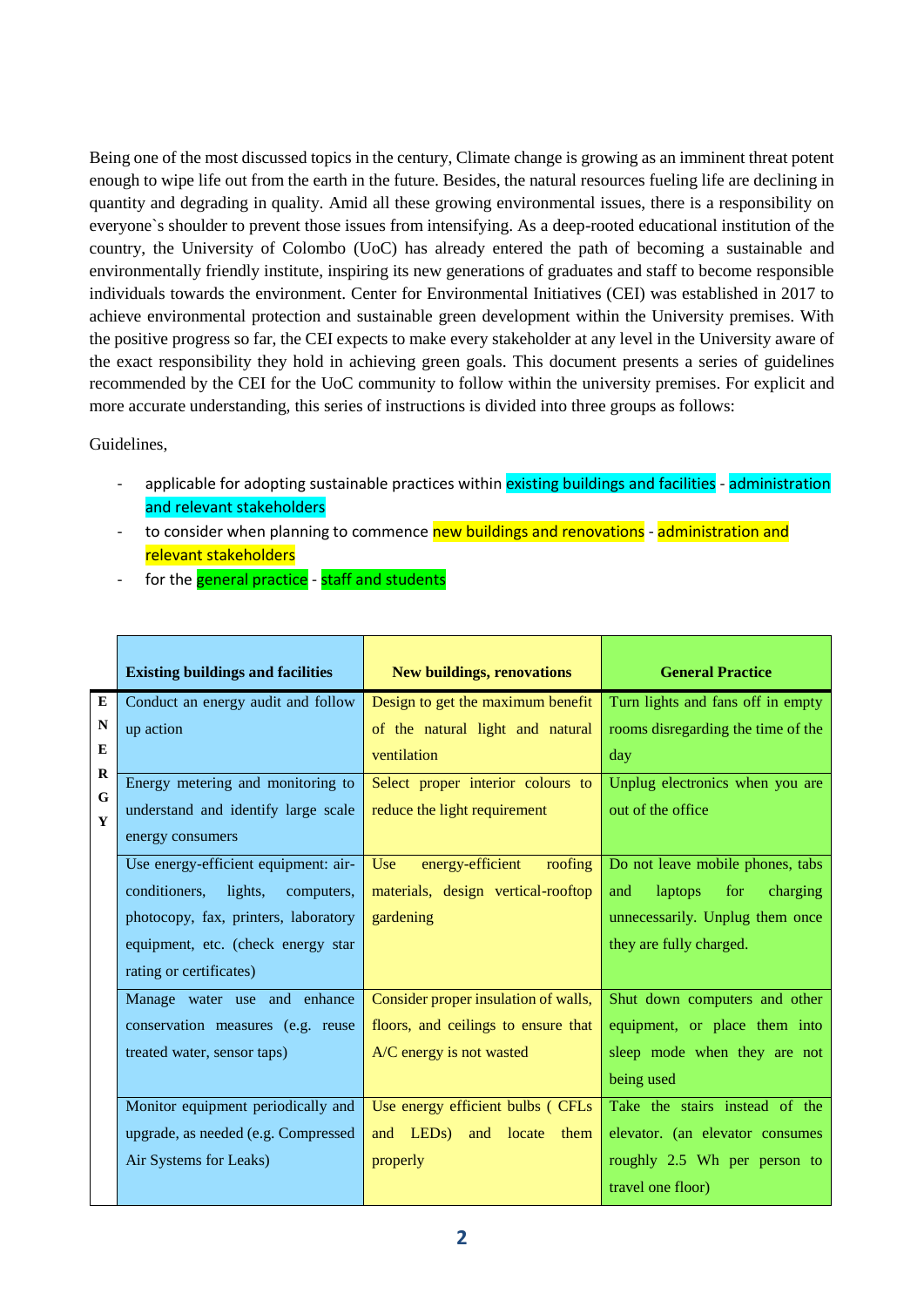|          | Draught-proof any gaps/openings        | Plan to make thermal comfort          | Maintain the A/C temperature at $\sim$ |
|----------|----------------------------------------|---------------------------------------|----------------------------------------|
|          | between the interior and the exterior  | solely by fresh airflow               | $25\text{ °C}$                         |
|          | of the building (doors, windows, and   |                                       |                                        |
|          | vents)                                 |                                       |                                        |
|          | Research the possibility of utilizing  | Invest<br>in<br>energy-efficient      | Do not let the door/windows open       |
|          | renewable energy to completely or      | appliances (e.g. select computers     | when the A/C is on                     |
|          | fulfill<br>partially<br>the<br>energy  | on energy star rating) with plans for |                                        |
|          | requirement of the faculty/institute.  | regular<br>monitoring<br>and          |                                        |
|          | (e.g. solar panels)                    | maintenance                           |                                        |
|          | Use multifunctional devices instead    | Use renewable energy sources to       | Make sure the lights in corridors      |
|          | of many devices (e.g., multifunction   | completely or partially fulfill the   | and gardens are switched off in the    |
|          | printers instead of separate copier,   | energy requirement of the building    | morning.                               |
|          | printer, and fax machine) and reduce   | (e.g. solar panels)                   |                                        |
|          | the requirement of more devices by     |                                       |                                        |
|          | increasing the number of users per     |                                       |                                        |
|          | device                                 |                                       |                                        |
| W        | Conduct a water audit and follow up    | Treat wastewater and use treated      | Turn off the tap while lathering       |
| A        | action                                 | water for gardening and flushing      | and scrubbing hands, then turn it      |
| T        |                                        | toilets                               | back on to rinse                       |
| E        |                                        |                                       |                                        |
| $\bf{R}$ | water-efficient<br>appliances.<br>Use  | Harvest rainwater for gardening,      | Report leaks to the relevant           |
|          | Install self-closing taps in common    | flushing toilets and cooling systems  | officers                               |
|          | places                                 |                                       |                                        |
|          | Check faucets, pumps, toilets, hoses   | Invest in water-efficient appliances  | Consider the amount of soap you        |
|          | and other appliances for leaks and fix | (e.g. automated taps) with plans for  | use per one wash to reduce water       |
|          | them promptly                          | regular<br>monitoring<br>and          | waste                                  |
|          |                                        | maintenance                           |                                        |
|          | Treat wastewater and use treated       | Install self-closing taps in common   | Assign people to inspect broken        |
|          | water for gardening and flushing       | places                                | taps to be mended                      |
|          | toilets                                |                                       |                                        |
|          | Harvest rainwater<br>for gardening,    | Fix elevators to open at selected     |                                        |
|          | flushing toilets and cooling systems   | floors<br>minimize<br>frequent<br>to  |                                        |
|          |                                        | stoppage                              |                                        |
|          | Use eco-friendly sanitizers and soaps  |                                       |                                        |
|          | to reduce water consumption            |                                       |                                        |
|          | Minimize water usage for cleaning      |                                       |                                        |
|          | purposes                               |                                       |                                        |
|          | Water the landscapes in the morning    |                                       |                                        |
|          | and prevent doing it when it is windy  |                                       |                                        |
|          |                                        |                                       |                                        |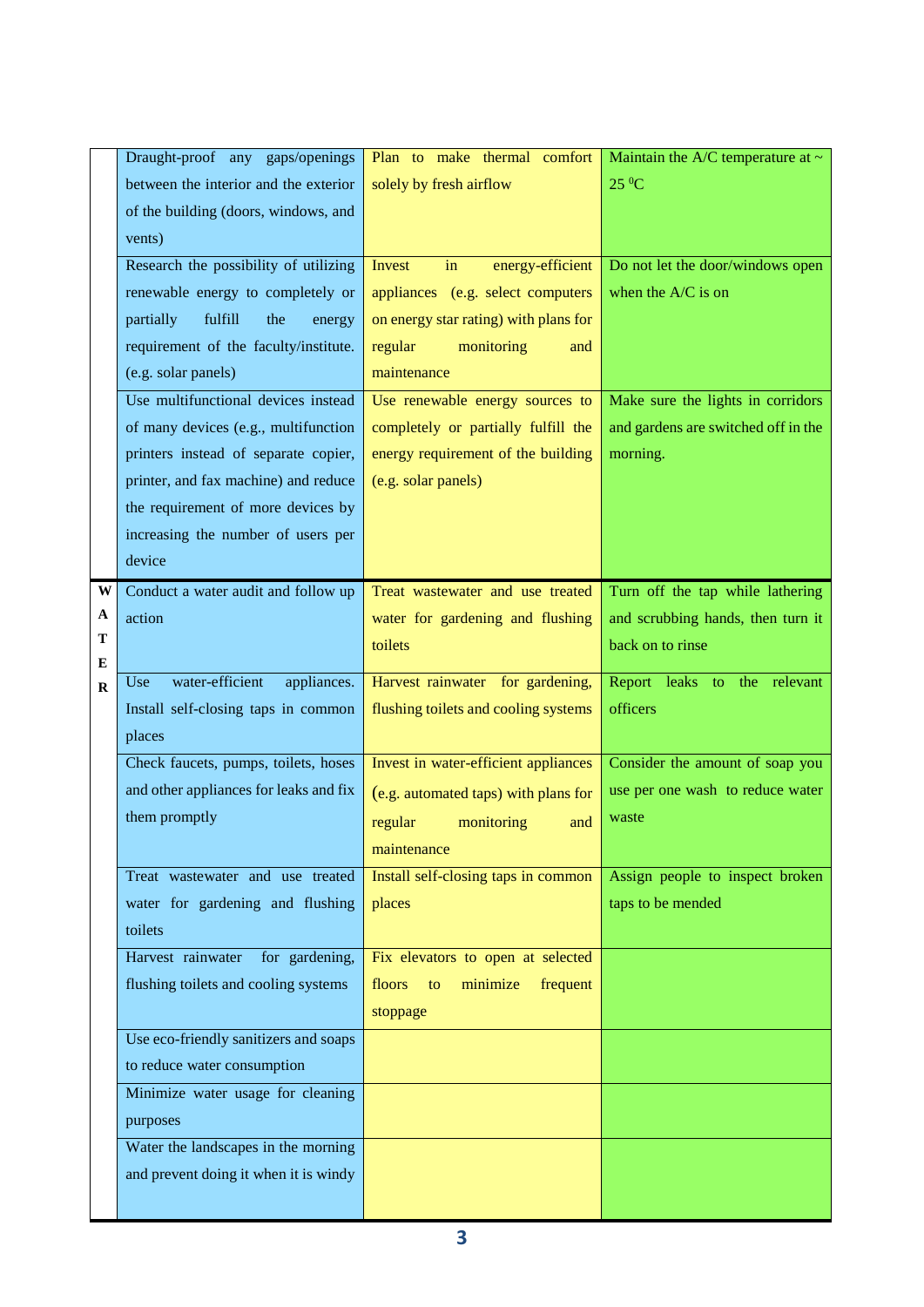| W                | Avoid waste generation                                                                                                                                                                                                                                                                                                                                                                                                                        |                                                                                                                                                                                                                                                                  |                                                                                                                                                                                                                                                                                                                                                                        |
|------------------|-----------------------------------------------------------------------------------------------------------------------------------------------------------------------------------------------------------------------------------------------------------------------------------------------------------------------------------------------------------------------------------------------------------------------------------------------|------------------------------------------------------------------------------------------------------------------------------------------------------------------------------------------------------------------------------------------------------------------|------------------------------------------------------------------------------------------------------------------------------------------------------------------------------------------------------------------------------------------------------------------------------------------------------------------------------------------------------------------------|
| A<br>S<br>т<br>E | Ban single-use polythene lunch<br>sheets, bags and plastic bottles on<br>university<br>premises.<br>Encourage<br>using bio-degradable material for<br>food wrapping                                                                                                                                                                                                                                                                           | Refuse<br>product<br>unnecessary<br>packaging, request reusable or<br>returnable<br>containers<br><b>or</b><br>ask<br>vendors to take packaging back                                                                                                             | Bring a reusable lunchbox and a<br>water bottle/cup from home                                                                                                                                                                                                                                                                                                          |
|                  | Do not buy and distribute bottled<br>water, food in polythene/plastic<br>wraps, plastic straws and utensils<br>during campus functions                                                                                                                                                                                                                                                                                                        | Order the right amount of materials                                                                                                                                                                                                                              | in<br>bring<br>Dine<br>reusable<br><b>or</b><br>containers when buying food and<br>drinks from university canteens                                                                                                                                                                                                                                                     |
|                  | not allow plastic/polythene<br>Do<br>decorations during campus functions                                                                                                                                                                                                                                                                                                                                                                      | Store materials correctly to prevent<br>damages                                                                                                                                                                                                                  | Do not buy bottled water, food in<br>polythene/plastic wraps, plastic<br>straws and utensils                                                                                                                                                                                                                                                                           |
|                  | Refuse<br>product<br>unnecessary<br>request reusable<br>packaging,<br>or<br>returnable containers or ask vendors<br>to take packaging back                                                                                                                                                                                                                                                                                                    | Make hydration stations to refill<br>water bottles/cups                                                                                                                                                                                                          |                                                                                                                                                                                                                                                                                                                                                                        |
|                  | Make hydration stations to refill<br>water bottles/cups                                                                                                                                                                                                                                                                                                                                                                                       |                                                                                                                                                                                                                                                                  |                                                                                                                                                                                                                                                                                                                                                                        |
|                  |                                                                                                                                                                                                                                                                                                                                                                                                                                               | <b>Reduce waste</b>                                                                                                                                                                                                                                              |                                                                                                                                                                                                                                                                                                                                                                        |
|                  | Minimize paper waste<br>Purchase light weight paper<br>Encourage double sided<br>$\bullet$<br>printing<br>Use small fonts, single<br>spacing, and narrower<br>margins for documents<br>Allocate page limits for<br>$\bullet$<br>reports and consider not<br>making<br>a cover<br>page<br>compulsory when possible<br>Store office files digitally<br>$\bullet$<br>Communicate through e-<br>mails<br>Maintain a notice board for<br>$\bullet$ | Minimize toxic/hazardous waste<br>Use viable sustainable<br>construction<br>materials<br>minimizing concrete and<br>steel<br>• Use latex paints instead of $\vert$<br>oil-based paints<br>biodegradable<br>Use<br>cleaning material (e.g.,<br><b>Bio Clean</b> ) | Minimize paper waste<br>Do double sided printing<br>Use small fonts, single<br>spacing, and narrower<br>margins for documents<br>• Do not include a cover<br>if<br>it<br>is<br>page<br>not<br>compulsory<br>Communicate through e-<br>mails<br>Try to use your computer,<br>laptop, mobile phone or<br>tab<br>to<br>save<br>announcements,<br>information and<br>other |
|                  | announcements rather than                                                                                                                                                                                                                                                                                                                                                                                                                     |                                                                                                                                                                                                                                                                  | documents rather<br>than                                                                                                                                                                                                                                                                                                                                               |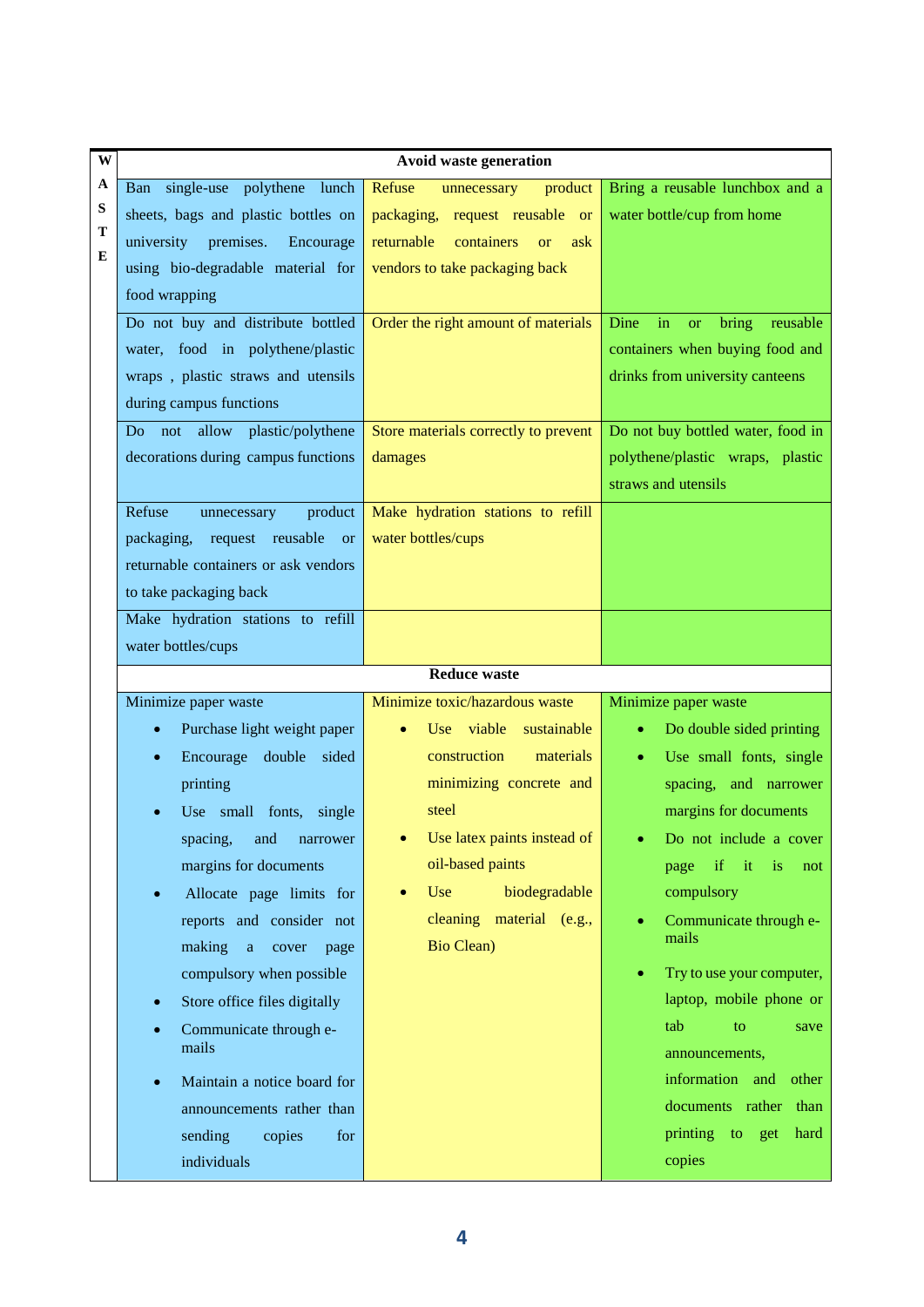| digital<br>boards<br>in<br>Use<br>$\bullet$ |                                      | Do not print drafts of                |
|---------------------------------------------|--------------------------------------|---------------------------------------|
| meeting<br>where<br>rooms                   |                                      | documents<br>large<br>like            |
| possible to display minutes                 |                                      | theses, handbooks and                 |
| without<br>and<br>memos                     |                                      | academic<br>handouts.                 |
| providing hard copies                       |                                      | Finalize<br>them<br>before            |
|                                             |                                      | printing.                             |
| Stock real crockery and cutlery in the      | Paint safety signs, directions and   | Buy food wisely to minimize           |
| office to minimize using disposable         | location names on walls instead of   | leftovers                             |
| items (The biodegradable ones can           | placing sign boards or use sign      |                                       |
| be considered for occasional use)           | boards made up of recyclable or      |                                       |
|                                             | environment friendly materials       |                                       |
| Purchase<br>durable                         | Purchase<br>durable                  | university<br>libraries<br>Use<br>and |
| appliances/equipment,<br>them<br>use        | appliances/equipment, use them       | computer rooms more to avoid          |
| manufacturer's<br>according<br>to           | according<br>manufacturer's<br>to    | purchasing books, journals and        |
| directions and have plans for regular       | directions and have plans for        | newspapers                            |
| monitoring and maintenance                  | regular<br>monitoring<br>and         |                                       |
|                                             | maintenance                          |                                       |
| fast<br>draft<br>Use<br>mode<br>and         | accurately<br>minimize<br>Plan<br>to | Use cloth napkins and reusable        |
| monochromatic printing (black and           | construction mistakes                | sanitary items                        |
| white printing) to save ink                 |                                      |                                       |
| Minimize toxic/hazardous chemicals          | Dispose of contaminated waste        | appliances/equipment<br>Use           |
| usage in laboratories. Promote group        | correctly                            | manufacturer`s<br>according<br>to     |
| practicals or demonstrative sessions        |                                      | directions<br>and<br>do<br>regular    |
| when toxic/hazardous chemicals are          |                                      | monitoring and maintenance            |
| used                                        |                                      |                                       |
| bulk purchasing<br>to reduce<br>Do          |                                      |                                       |
| individual packaging                        |                                      |                                       |
|                                             | <b>Reuse</b>                         |                                       |
|                                             |                                      |                                       |
| Start an Upcycle station for office         | Donate<br>extra                      | Reuse paper waste                     |
| supplies such as used paper, paper          | material/equipment/furniture<br>to.  | Use single side printed               |
| clips, rubber bands and brass               | needy people/institutes              | papers for drafts                     |
| fasteners, old office equipment and         |                                      | Reuse cardboard boxes to              |
| furniture. Make it a protocol to check      |                                      | store items                           |
| the Upcycle Station before re-              |                                      | Use two-way or send-                  |
| ordering any new item                       |                                      | and-return envelopes for              |
|                                             |                                      | internal mail                         |
|                                             |                                      | Reuse old file folders                |
|                                             |                                      | with new labels                       |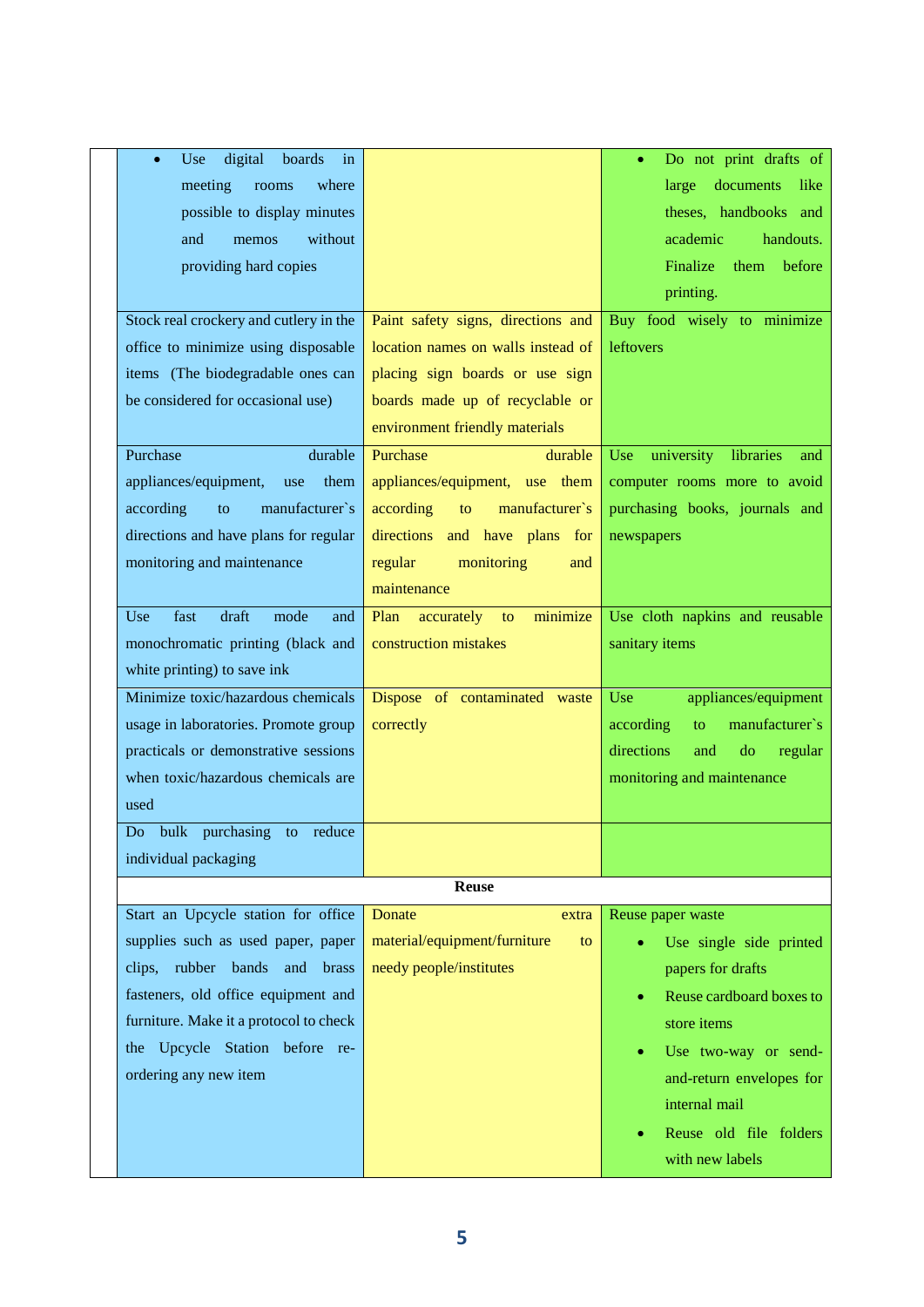|                                       |                                        | Make your own scratch               |
|---------------------------------------|----------------------------------------|-------------------------------------|
|                                       |                                        | pad                                 |
| Check possibility of upgrading        | Use<br>construction<br>like<br>waste   | Check for reusable items before     |
| equipment to expand the lifespan      | concrete, gravel, dry wall from        | re-ordering<br>office<br>any<br>new |
| before replacing them                 | previous projects for back filling     | requirement                         |
| Reclaim reusable parts of equipment   |                                        |                                     |
| Donate old computers and electronic   |                                        |                                     |
| devices to schools                    |                                        |                                     |
| Recharge empty printer cartridges     |                                        |                                     |
| instead of buying new ones            |                                        |                                     |
|                                       | Recycle                                |                                     |
| Segregate and store waste in properly | Segregate waste, store them and        | Segregate waste and dispose of      |
| labelled bins, i.e., metal, plastic,  | send them for recycling                | them in the correct bin             |
| paper and glass                       |                                        |                                     |
| Hand over paper waste, used PET       | Name one or few employees to           | Do not crumple paper waste before   |
| bottles and glass bottles to the      | supervise<br>post                      | disposing. Only unwrinkled and      |
| university Waste Storage Center       | construction/renovation and long-      | clean papers are accepted for       |
| (WSC). If you are located far away    | term waste management and related      | recycling                           |
| from the WSC, initiate a plan with    | record keeping                         |                                     |
| the help of CEI to work with local    |                                        |                                     |
| recyclers                             |                                        |                                     |
| Store E-waste<br>separately<br>until  | reclaimed,<br>Use<br>recycled<br>and   | Clean PET and glass bottles before  |
| recycling                             | sustainable materials and products     | disposing                           |
| Name one or few employees to          | Purchase recycled products (e.g.       |                                     |
| supervise waste management and        | printing sheets, toilet papers, tissue |                                     |
| related record keeping                | papers) to support recycling           |                                     |
| Purchase recycled products (e.g.      | Purchase recyclable material and       |                                     |
| printing sheets, paper napkins) to    | products to support recycling          |                                     |
| support recycling                     |                                        |                                     |
| Purchase recyclable material and      |                                        |                                     |
| products to support recycling         |                                        |                                     |
|                                       | <b>Waste Treatment</b>                 |                                     |
| Compost organic (food, garden         | <b>Install composting facilities</b>   | Dispose<br>of<br>hazardous<br>waste |
| waste) waste                          |                                        | properly                            |
|                                       |                                        |                                     |
| Develop proper hazardous waste        | Develop proper hazardous waste         | Volunteer<br>for<br>environmental   |
| management facilities in institutes   | management facilities in institutes    | campaigns such as 'shramadana'      |
| where it is applicable                | where it is applicable                 |                                     |
|                                       |                                        |                                     |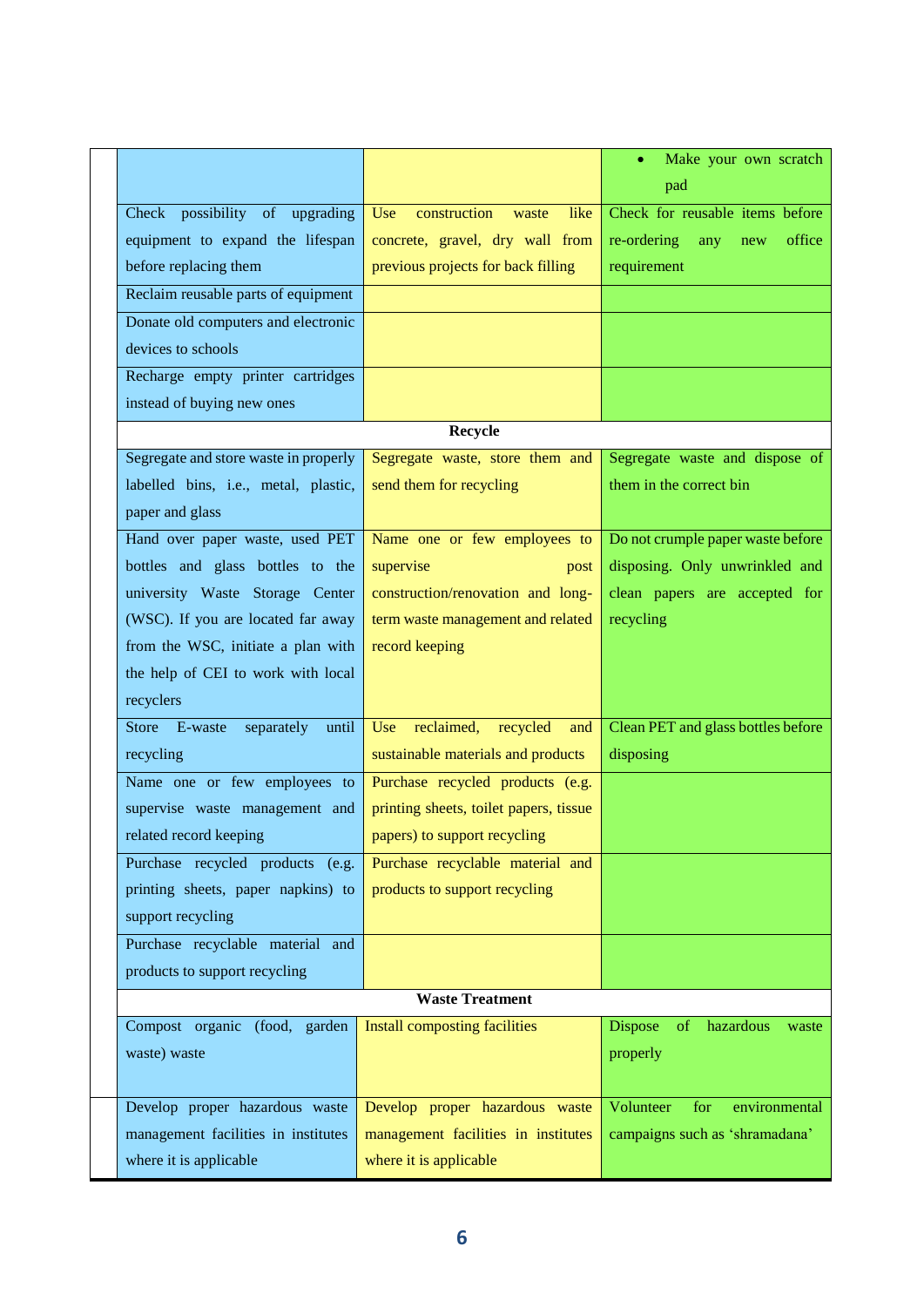| B           | Conduct floral and faunal surveys     | Maintain<br>open<br>spaces<br>among     | Volunteer and contribute to tree     |
|-------------|---------------------------------------|-----------------------------------------|--------------------------------------|
| I           | and develop an inventory              | buildings                               | surveys, conservation and tree       |
| $\mathbf 0$ |                                       |                                         | planting programmes                  |
| D           | Introduce<br>landscaping<br>new       | Maintain<br>forest<br>vegetation<br>and |                                      |
| 1           | practices which attract biodiversity  | minimize<br>cutting<br>for<br>trees     |                                      |
| V<br>E      | that include butterflies, bees, birds | construction purposes                   |                                      |
| R           | and repel pests such as mosquitos     |                                         |                                      |
| S           | remaining<br>Conserve<br>trees<br>and | Design<br>vertical<br>rooftop<br>and    |                                      |
| 1           | maintain the existing biodiversity    | gardening                               |                                      |
| Т           | Plant a variety of trees with genetic | Plant a variety of trees with genetic   |                                      |
| Y           | diversity to improve biodiversity     | diversity to improve biodiversity and   |                                      |
|             | and to offset carbon to cover         | offset<br>carbon<br>to<br>to<br>cover   |                                      |
|             | unproductive open areas               | unproductive open areas                 |                                      |
| T           | Buy zero emission or fuel-efficient   |                                         | Use public transportation            |
| $\bf R$     | vehicles in the future                |                                         |                                      |
| A           | Promote public transportation         |                                         | Use active travelling if possible    |
| $\mathbf N$ |                                       |                                         |                                      |
| S<br>P      | Arrange passenger-friendly shuttle    |                                         |                                      |
| 0           | services with the collaboration of    |                                         |                                      |
| R           | <b>CTB</b>                            |                                         |                                      |
| т           |                                       |                                         |                                      |
| A           |                                       |                                         |                                      |
| т           |                                       |                                         |                                      |
| 1           |                                       |                                         |                                      |
| О           |                                       |                                         |                                      |
| $\mathbf N$ |                                       |                                         |                                      |
|             | Conduct awareness sessions<br>on      | Discuss with vendors/contractors        | Participate in awareness programs    |
|             | environmental<br>management<br>at     | about<br>the<br>university<br>concern   | the<br>knowledge<br>get<br>to.<br>on |
| A<br>W      | faculty/institute<br>orientation      | regarding<br>sustainable                | university's environmental policy,   |
| A           | programs with the collaboration of    | construction/renovation                 | commitments and act accordingly      |
| $\mathbf R$ | <b>CEI</b>                            |                                         |                                      |
| E           | Name a panel/ group/ committee of     | Discuss and integrate environmental     | Initiate a division for environment  |
| N           | staff to work on and keep records on  | protection at planning stage to         | conservation in your<br>student      |
| E           | the waste management and other        | minimize generating contaminated        | club/society and raise awareness     |
| S           | environmental concerns                | disturbance,<br>land<br>water,<br>dust  | among students and organize          |
| ${\bf S}$   |                                       | pollution, etc.                         | relevant activities                  |
|             | Make awareness sign boards where      |                                         |                                      |
|             | necessary (e.g. Small notice near     |                                         |                                      |
|             | waste bins to remind the need for     |                                         |                                      |
|             | proper segregation)                   |                                         |                                      |